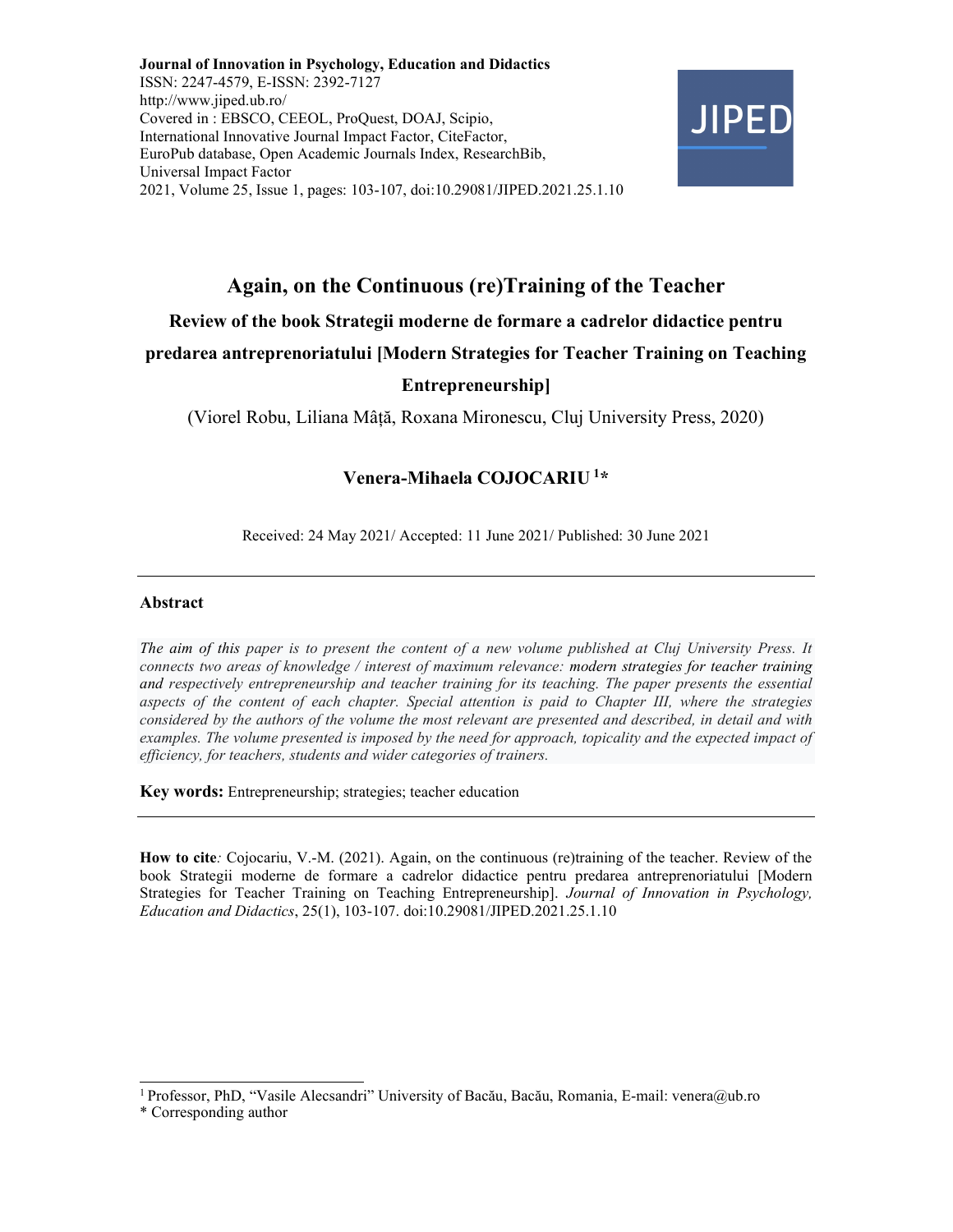In the volume of essays on social pedagogy entitled Educația, profesorul și vremurile [Education, the teacher and the times] (2009), Gabriel Albu addresses, in his already renowned Socratic manner, several problems specific to the spiritual universe of the teacher, caught in the grip of many trends and dilemmas: bureaucratization, centering on understanding, on problems and methods, the relationship with the students' parents, communication, mirror and selfformation, psychological obstacles in the initial training, one's dreams, the lesson of honesty, educational contagion (pp. 159-255). Some of these topics are older (the relationship with students' parents, communication), others newer in form and/or content (focusing on understanding, problems and methods, mirror and self-formation, psychological obstacles in initial training, dreams, lessons of honesty, educational contagion). Beyond the holistic nature of the approach to the issue and the interactions between them, the interest for the teacher (quite rarely targeted in current pedagogical writings, exceeded by focusing on the student !!!), with his/her states, ideals, and values, in the context and the restrictions of contemporary society. Resuming the reading of this editorial emergence brought us, in a strange way, close to the content of this volume, although they are extremely different. We have the diffuse feeling that the author's plea for "the teacher in fact, not so much the one who knows and claims to know much, as the one who understands (and wants to understand) as much as possible" (2009, p. 175) is the perfect opening for the Strategii moderne de formare a cadrelor didactice pentru predarea antreprenoriatului [Modern Strategies for Teacher Training on Teaching Entrepreneurship]. Here are several arguments in this regard:

The topic of lecture notes is a very current one, following the evolution and requirements of the labor market in general, and of the Romanian one in particular (a competitive, imperfect, contractual, strongly segmented market, with a high degree of heterogeneity, characterized by a certain administrated rigidity), with the training needs of various categories of actors (teachers, trainers, entrepreneurs, managers, instructors, researchers, mentors) who interact/will interact with young people from the perspective of entrepreneurship education. It responds to one of the purposes of education, that of preparing teachers and, implicitly, pupils/students for the present time and, relatively, future, with specific requirements, sometimes unknown, from the perspective of their socio-professional integration (social and economic functions) to equip them with the set of skills needed to solve current and future problems. Its theme is very well-identified, calibrated, and developed, the 4 parts of the volume correlate fundamental aspects of the process of forming the set of skills integrated into entrepreneurial competence.

The lecture notes open with **Part I**, concerning which we consider as *very interesting and* intelligent the placement, in the first part of the approach, of the perspective of using the computer in entrepreneurship education, with the punctual analysis of some sensitive and relevant aspects for this approach: integration of computer and information and communication technologies in instructive-formative activities in the field of entrepreneurship; communication and collaboration tools in entrepreneurship education; issues related to the use of the computer in ethical and security conditions. The entire analysis performed here is connected with and performed by reference to the specifics of the global information society, with all its defining aspects and, especially, with all the specific elements of impact. Fine conceptual analyzes, from notions with a relatively narrower scope (online training) to integrative notions (integrated learning system) pragmatically substantiate the subsequent approach as well as the proposed applications. Of real utility for the knowledge and understanding of the complexity of the entrepreneurial training process are the European and international projects presented and capitalized as arguments for the integration of computer and information and communication technologies in the field of education. The presentation of the strengths and risks associated with the use of the computer, as well as the information and communication technologies in the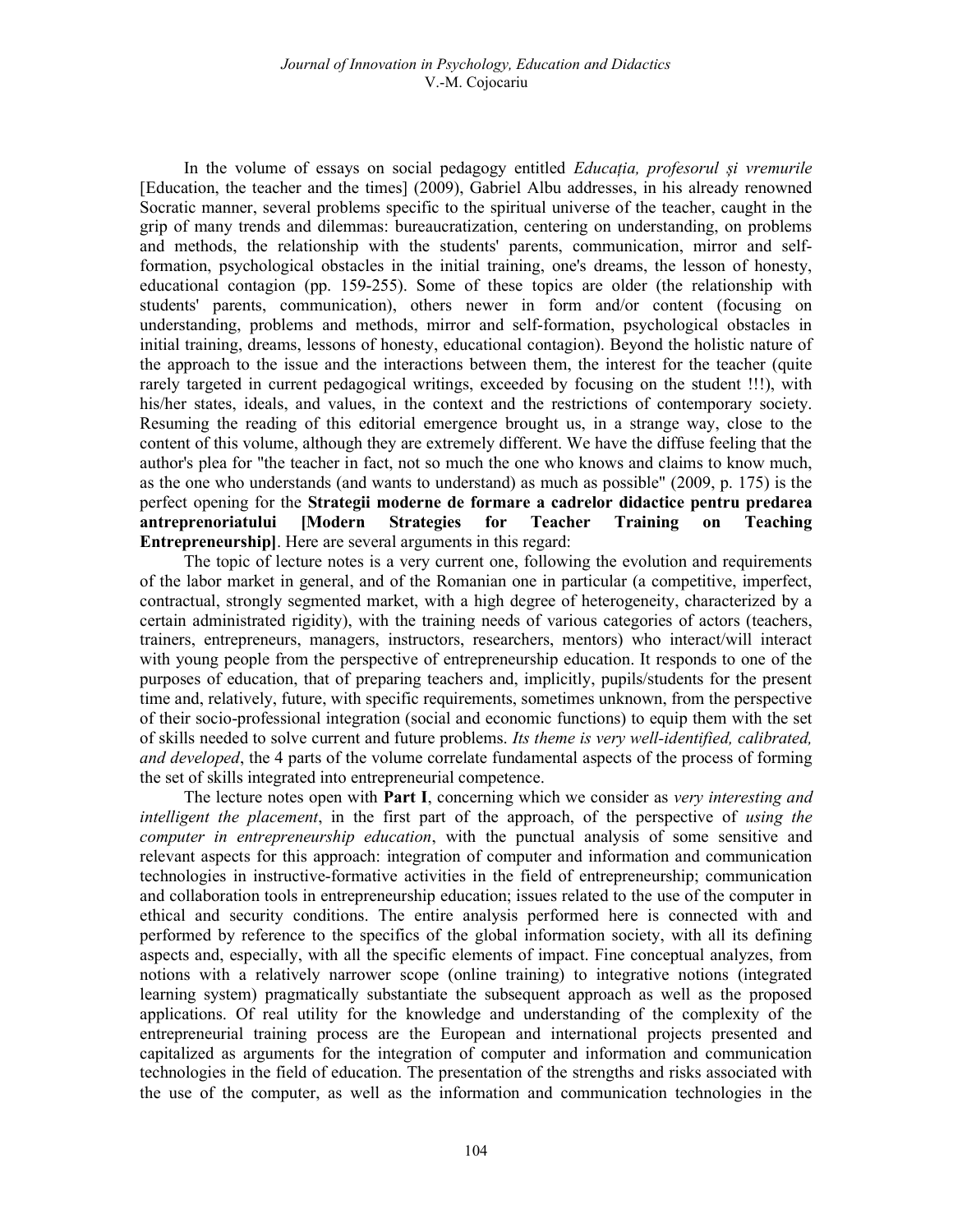instructive-educational process carried out in the pre-university education system and the academic environment. This is relevant not only from a cognitive point of view but especially from the perspective of the impact of the analysis on the modeling of a balanced, ethical, wise attitude of the user of these tools, beyond any aims he would pursue. We consider that the presentation of tools necessary for individual presentations (PowerPoint application, SmartArt illustrations, Excel, Access, the introduction of hyperlinks to web pages, audio-video clips, dynamic applications) expresses a pragmatic approach to the proposed content. These are complemented in the same spirit by substantial analyses on Internet-based communication and collaboration tools, especially those of the social-media type: websites such as Facebook, Google+, MySpace, ResearchGate, Twitter; blogging, microblogging, social networks - Google+, Facebook, Flickr, hi5, Instagram, LinkedIn, MySpace, Netlog, QZone, Pinterest, Twitter, Twoo, WhatsApp, YouTube; online tools that allow instant communication (for example, Google Talk or Skype) or those used for communication and collaboration purposes - Academia.edu, wiki web applications, BibMe, CiteULike, Dropbox, Facebook, Google+, LinkedIn, myExperiment, ResearchGate, Scribd, Skype, Twitter, WebCT, WordPress; sites used for social networking purposes (Facebook, Messenger).

They are accompanied, in the same spirit of moderation and balance in use, by highlighting the advantages and limitations in use. In the context in which the crisis of values has a global and universal impact, it was expected, inevitably, that ethical issues would also affect the field of integration and use of the computer in education. The idea that "Science without consciousness is only a ruin of the soul" is all the more relevant today, in a world hard to imagine without a computer and the facilities it offers, than when it was formulated. This explains the development of ethics in the field of Internet use. Punctual cases of violations of the principles and rules of ethics applied in the field of modern information and communication technologies increase the practical value of the editorial offer and the interest both in the "clean" use of applications and in the measures to be taken for young users (if not, of course, all users!) not to violate the ethical rules in force. The entire issue related to copyright and the Law on the protection of computer programs in Romania comes as a logical, necessary, and extremely useful development of previous analyses, being integrated into the dimension of information security management.

Part II of the volume significantly deepens its action, practical-formative dimension. Significant is the fact that the entire proposed training has as a theoretical benchmark the personal development of the teacher (university), to which the local literature does not always pay the necessary attention. For example, in the continuing education programs for the teaching career (teacher certification, 1st grade, and 2nd grade) there are NO highlighted competencies, topics, or areas of interest in this direction except at the level of the final exam where only for the professional skills of the beginner teacher/primary school teacher/preschool teacher is highlighted the competence 2.8 Career and personal development management. It goes without saying that in this context personal development remains, rather, an individual approach, subsumed by the effort of lifelong learning, individualized as weight, strategies, and impact by reference to their motivation and resources of each teacher.

After a punctual and well-conducted analysis of the significance of the notion of personal development, accompanied by the underlining of the favorable effects of this approach, the presentation of some models of personal development is highlighted. The fact that they are accompanied by reflective and self-reflexive exercises allows the deepening of the dimension of self-knowledge for teachers and their identification of concrete ways of developing their personality. The component of maximum relevance and impact on personal development is the set of 6 methods and techniques of personal development analyzed theoretically, but especially illustrated with applications specially designed for teachers. They have the opportunity, in this context, to identify the specifics of these methods, to apply them to themselves, to form their ability to use them to later integrate them in the activities with the pupils/students involved in the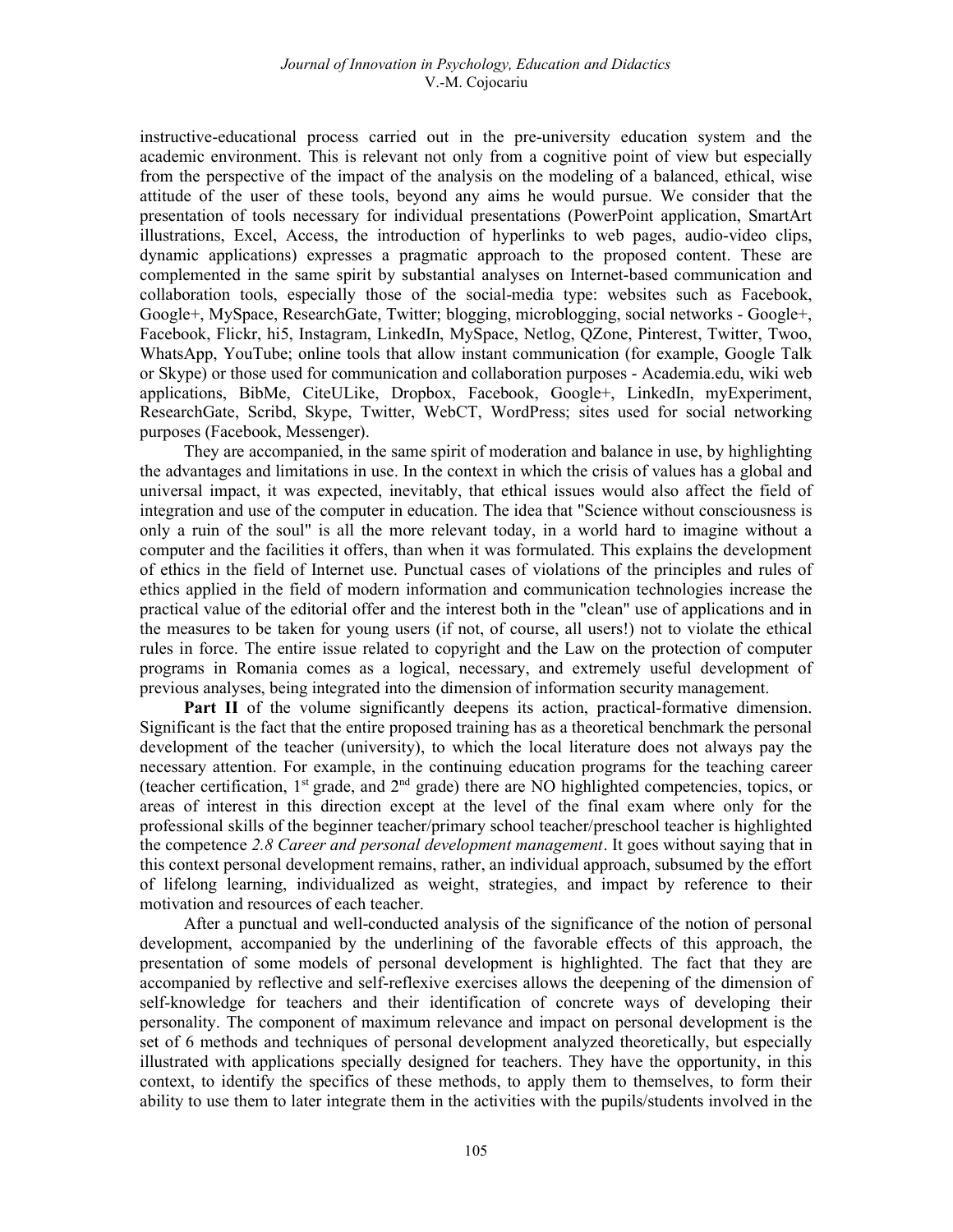general education process, or, in particular, entrepreneurship education. The module ends, in the same pragmatic spirit, offering a model for developing the personal development plan.

Part III undertakes a natural logical approach to the issue that descends deductively and reaches the plan of maximum interest for teachers, namely that of modern teaching strategies used to develop skills in entrepreneurship. Recalling the notional content of some basic concepts such as method, procedure, interactive method, didactic strategy, didactic methodology, modernization of the didactic methodology ensures the scientific foundation of the applications proposed later. It is important to emphasize the interactive way of proposing these contents, including the theoretical ones, in full agreement with the promoted principles (an aspect rarely encountered in the training courses, especially those that have as target group the professors from the university environment). The stated intention of the author is to ensure an agreement between the formative approach and change (understood generically), the aspiration that "the teaching methodology be consistent with all changes and transformations in terms of education, educational content, new requirements of students and society", the desire for the learning process to become one with a "participatory, active and creative" dominant component.

The face-to-face comparative analyses of classical and modern teaching methods, of classical and interactive pedagogy, are meant to highlight the psychological, pedagogical, and social advantages of those in the second category, to trigger and support the attitude of attitudinal and methodological renewal of teachers, to unleash didactic creativity, to refine the formative practices, to generate the pleasure to collaborate, to amplify the effort of personal and professional development as well as the obtained results. The illustration of the classification criteria of the interactive methods allows the generation of a comprehensive picture of them as well as their integration in different categories, in which they can be placed or from which they can be easily selected by students.

The maximum interest is generated and supported by module IV, which describes a significant number of interactive methods and techniques for teaching entrepreneurship education. Inspired and very well operated, the selection of the presented methods was made according to criteria of formative relevance and possibility of efficient use promoted by Romanian authors, in accordance with the age particularities of the course users:

- 10 techniques based on the evocation of previous knowledge and experiences (Dulamă, 2002) - Think - Pair - Share with the version Think - Pair - Work in groups of four; One Minute Paper; Round robin; The Mad Hatter's Tea Party; Freewriting; Graffity; The tree of ideas; Treasure Hunt or Find Someone Who Knows; Categorization;

- 19 techniques of mental construction of understanding through formulations of judgments and reasoning (Joița, 2007) - Organization of arguments; Diagram of supporting points of view; Diagram of writing an essay; The cactus of mistakes; Text mining; The "S" chain of interpretations; Deduction of consequences; Generative arrows; Reflective hat; The spider web of the arguments; Starfish; VENN diagram of concepts; Comparison matrix; Cause-effect graphic organizer; The cascade of questions; The double-entry journal; The flying saucer; The SWOT analysis; Applied cognitive map;

- 13 reflection techniques (Dulamă, 2002) - Quintet, Reflective writing exercises, Fiveminute essay, Ten-minute essay, Essay with pros and cons, Foresight techniques, Colored cards, Assertion sorting, Synthesis, Small announcement advertising, Photolanguage technique, Riddles, the gallery tour;

- 5 methods of fixing and systematizing the knowledge and of verification / interactive alternative evaluation of the type of conceptual maps (Oprea, 2003) - The "spider web"; Hierarchical conceptual map; Linear conceptual map; Concept map systems as well as the Answer-Ask-Pass the ball method.

The diversity of methods and techniques presented, their increased degree of applicability, their full compatibility with the approach to entrepreneurship education turn them into action